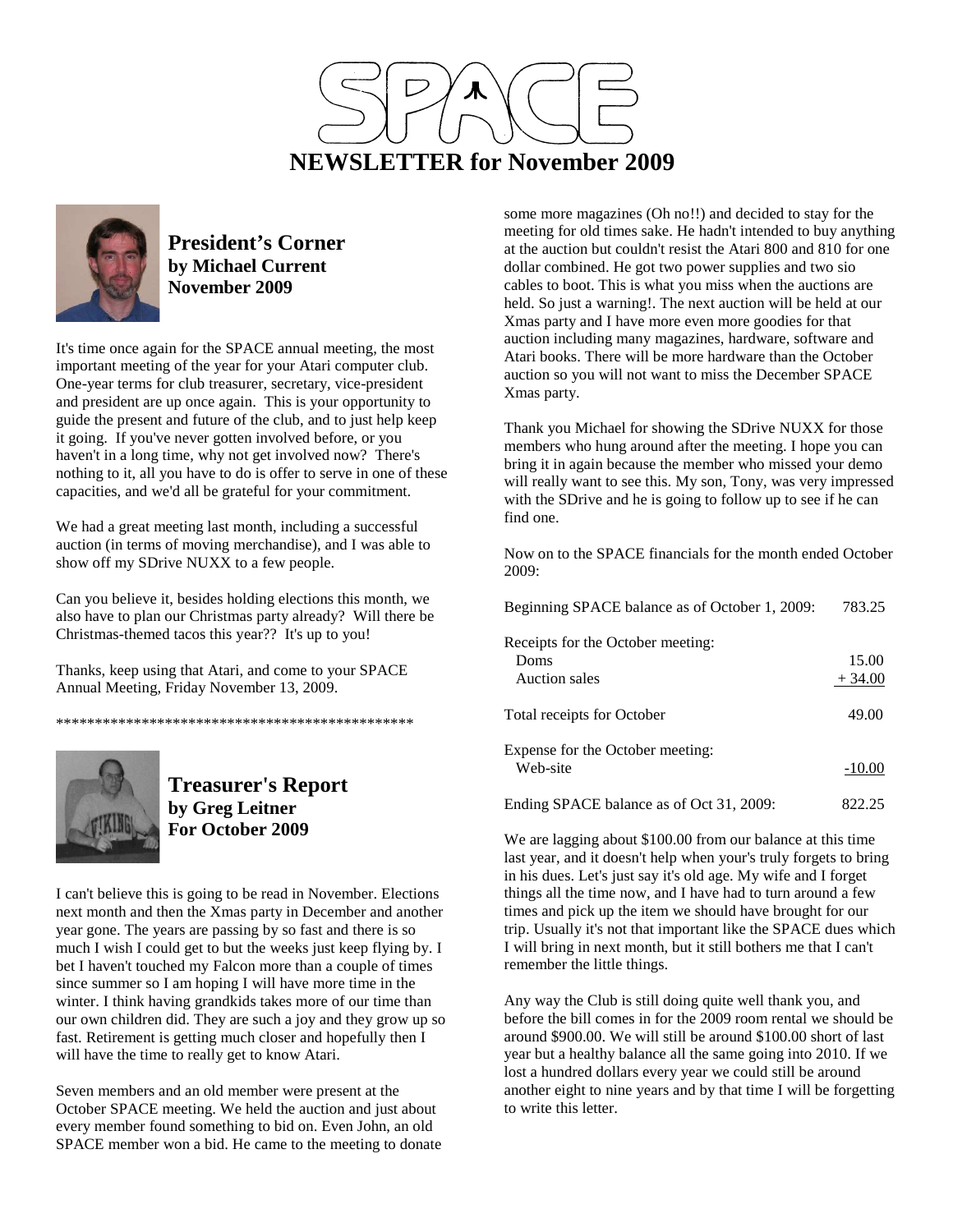See you all next month for the November SPACE meeting and elections. Have a great Halloween!!!

\*\*\*\*\*\*\*\*\*\*\*\*\*\*\*\*\*\*\*\*\*\*\*\*\*\*\*\*\*\*\*\*\*\*\*\*\*\*\*\*\*\*\*\*\*\*

#### **Secretary's Report By Steven Peck For October 2009**

Well, another day and yet another Secretary's Report. Welcome back, fellow Atarians. As you know the election is in November for the officials of the club. So, all I can really say is I hope that we have a good election turn-out and a good election. I think, though, that everyone from last year will be running for the same position. I know that I will (yes I know that I need to pay my October dues. That will be taken care of that night.:)) Anyway, here is the rest of the report.

We had another auction in October that had a lot of magazine donations, in which some of those donations will be carried over to the next auction during the SPACE Christmas Party. However, there is some hardware. I want to gear up for it myself, but I will see what is going to be there.

Anyway, that concludes my Report. Sorry that it was so short, but there just wasn't much to say. I wish that there were more things going on in the Atari world, but just like the economy it has been dead quiet. Let's hope that things get better with the economy.

Excelsior!



**BBS Corner By Nolan Friedland For November 2009** 

\*\*\*\*\*\*\*\*\*\*\*\*\*\*\*\*\*\*\*\*\*\*\*\*\*\*\*\*\*\*\*\*\*\*\*\*\*\*\*\*\*\*\*\*

If anyone has any comments, suggestions, ideas, or submissions for the BBS Corner column or the SPACE BBS web site, you may email them to me, Nolan Friedland, at the address shown on the back of this newsletter under the "CLUB OFFICIALS" section.

\*\*\*\*\*\*\*\*\*\*\*\*\*\*\*\*\*\*\*\*\*\*\*\*\*\*\*\*\*\*\*\*\*\*\*\*\*\*\*\*\*\*\*\*

From: Michael Current [michael@mcurrent.name] Sent: Sunday, October 25, 2009 10:29 AM Subject: cc65 version 2.13.0 released

--Subject: cc65 version 2.13.0 released --Date: Tue, 06 Oct 2009 07:54:35 -0500

I'm proud to announce version 2.13.0 of cc65. cc65 is a complete cross development package for 65(C)02

systems, including a powerful macro assembler, a C compiler, linker, librarian and several other tools.

cc65 has C and runtime library support for many of the old 6502 machines, including

- The following Commodore machines:

 VIC20 C16/C116 and Plus/4 C64 C128 CBM 510 (aka P500) the 600/700 family newer PET machines (not 2001).

- The Apple ][ and successors.

- The Atari 8 bit machines.
- GEOS for the C64 and C128.
- The Nintendo Entertainment System (NES).
- The Supervision console.
- The Oric Atmos.
- The Lynx Console.

The libraries are fairly portable, so creating a version for other 6502s shouldn't be too much work.

This version has many improvement over version 2.12. To name a few:

- Support for bit-fields.
- Improved standards compliance. Several missing functions and headers have been added.
- Improved compatibility with ancient K&R sources.
- Additional warnings in case of dubious code.
- The startup code went into the library. This simplifies linker usage. If you have a custom startup file, please check it - there have been conceptual changes.
- Several improvements in the libraries. Functions were changed for more speed or smaller size.
- "Secondary" linker configurations make it easier to support more than one setup per target system.
- Improved code generation. The code generated by the compiler is faster than before, usually without much increase in code size.

Precompiled binaries are available for the most common platforms. On many other host platforms, the sources compile out of the box, so you'll able to create your own binaries.

For RedHat Enterprise Linux 5, ready made RPM packages are available. These packages may also work on other rpm-based Linux systems. Please note that there are separate RPMs for the compiler proper, the docs, and the target specific libraries. To develop code for one of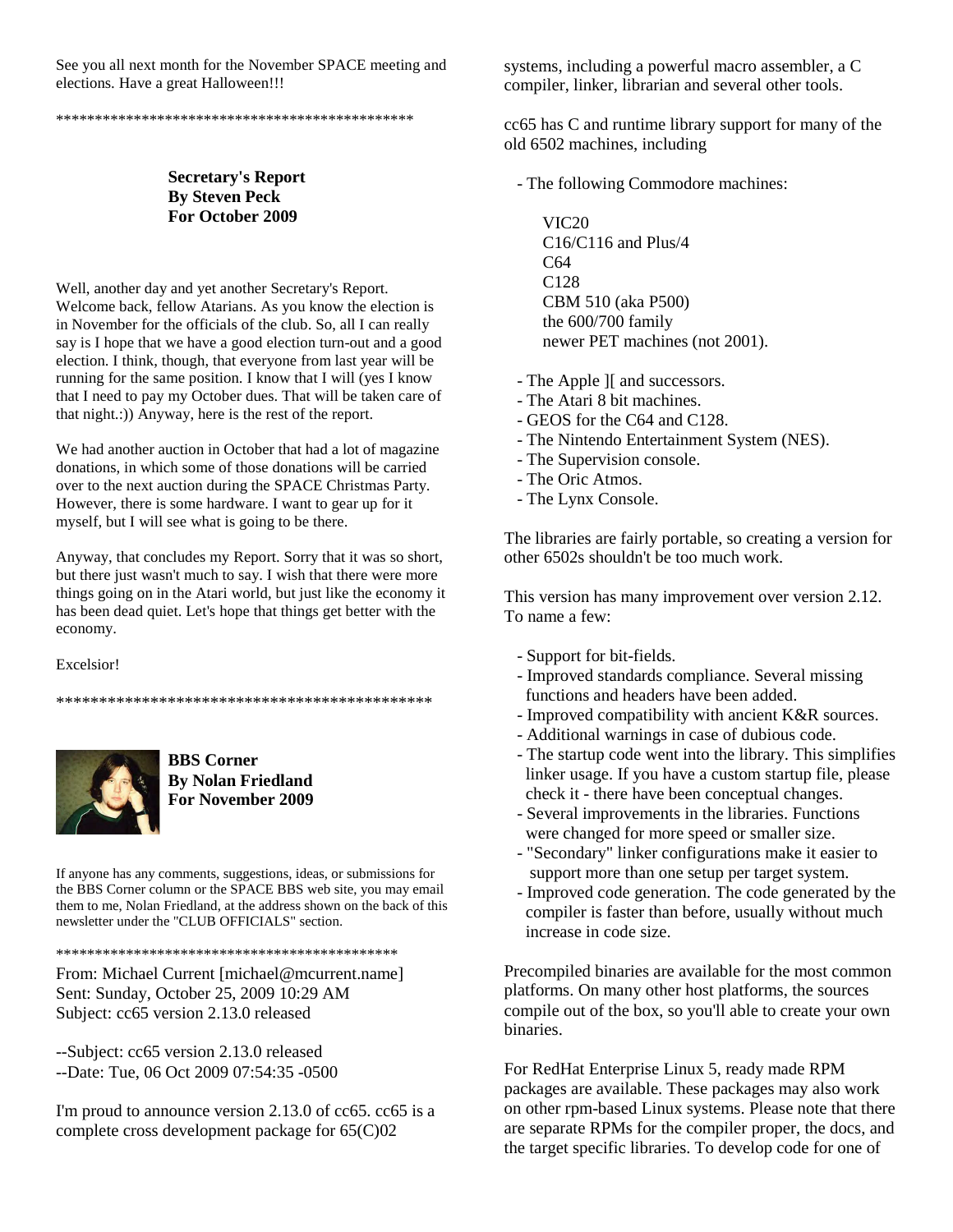the target machines, you need the compiler RPM package \*and\* one of the target machine packages. Be sure to download the documentation package if you're new to cc65.

For windows users, there's a user friendly installer package (the one with the .exe extension). All subpackages are selectable from within the installer dialogue. The installer will also setup the necessary environment variables and start menu entries. It is recommended that Windows users choose this package instead of the .ZIP files.

Precompiled binaries for DOS, OS/2 and Windows are available in ZIP archives.

As with the RPM packages, you need the package for the development host system (Windows or whatever) \*and\* one or more of the target machine packages, plus optionally the doc package.

All packages are available from the MU software FTP server:

ftp://ftp.musoftware.de/pub/uz/cc65/

More information on cc65 can be found on the cc65 web page at:

http://www.cc65.org/

There is also a mailing list for discussing cc65 related issues (programming, suggestions, bugs, ...). See

http://www.cc65.org/#List

for information on how to subscribe to this list.

While I'm the main developer of cc65, it is actually a joint effort. I would like to thank the target library developers, all the people on the cc65 mailing list, all those sending suggestions and feedback, and even those bugging me for a new stable release:-) The CREDITS file is probably incomplete, but you know who you are.

Thank you!  $Uz$ Ullrich von Bassewitz uz@spamtrap.musoftware.de

#### \*\*\*\*\*\*\*\*\*\*\*\*\*\*\*\*\*\*\*\*\*\*\*\*\*\*\*\*\*\*\*\*\*\*\*\*\*\*\*\*\*\*\*\*

From: Michael Current [michael@mcurrent.name] Sent: Friday, October 30, 2009 10:12 PM Subject: VBCC 0.9a released

VBCC 0.9a released October 19th, 2009

phx writes:

The new release of the portable and retargetable ISO-C compiler vbcc 0.9a is available for MiNT. The binary package contains compilers for PPC, M68k/32-bit and M68k/16-bit. Targets for MiNT, TOS (16-bit), AmigaOS and MorphOS are available for easy cross-compiling.

The M68k assembler in the distribution is nearly 100% Devpac compatible and supports any kind of code optimization (much more than Devpac). It outputs several object file formats. Among them:

TOS executables (so no linker run is required). The linker supports nearly 20 object- and output file formats, which may also be mixed. It supports output for TOS, MiNT/a.out and Jaguar(a.out).

vbcc is easy to install and light-weight (the binary archive for MiNT with everything mentioned above is just 2MB), nevertheless it can generate highly optimized code.

» Download VBCC 0.9a Atari binaries http://files.dhs.nu/files\_coding/vbcc\_bin\_mint.tar.gz » Download VBCC Atari TOS target files http://files.dhs.nu/files\_coding/vbcc\_target\_m68kataritos.zip » Download VBCC Atari MiNT target files http://files.dhs.nu/files\_coding/vbcc\_target\_m68katarimint.zip » Visit the VBCC website http://sun.hasenbraten.de/vbcc/

#### \*\*\*\*\*\*\*\*\*\*\*\*\*\*\*\*\*\*\*\*\*\*\*\*\*\*\*\*\*\*\*\*\*\*\*\*\*\*\*\*\*\*\*\*

From: Michael Current [michael@mcurrent.name] Sent: Friday, October 30, 2009 10:11 PM Subject: New game from Paradize

New game from Paradize October 15th, 2009

Simon Sunnyboy of Paradize writes:

It has been delayed a bit but now it's officially out and here for you to enjoy!

Attackwave is a simple shooting game in the wake of Missile Command and Galaxians. Just blast the baddies from your orbital laser sat for highscore.

- \* Code by Simon Sunnyboy / Paradize
- \* Graphics by Malodix
- \* Music by Marcer
- \* Digi sound by Marcer & Simon Sunnyboy

Compatible with Atari ST/STE/TT/Falcon 030

Go grab it at the Paradize website at http://paradize.atari.org/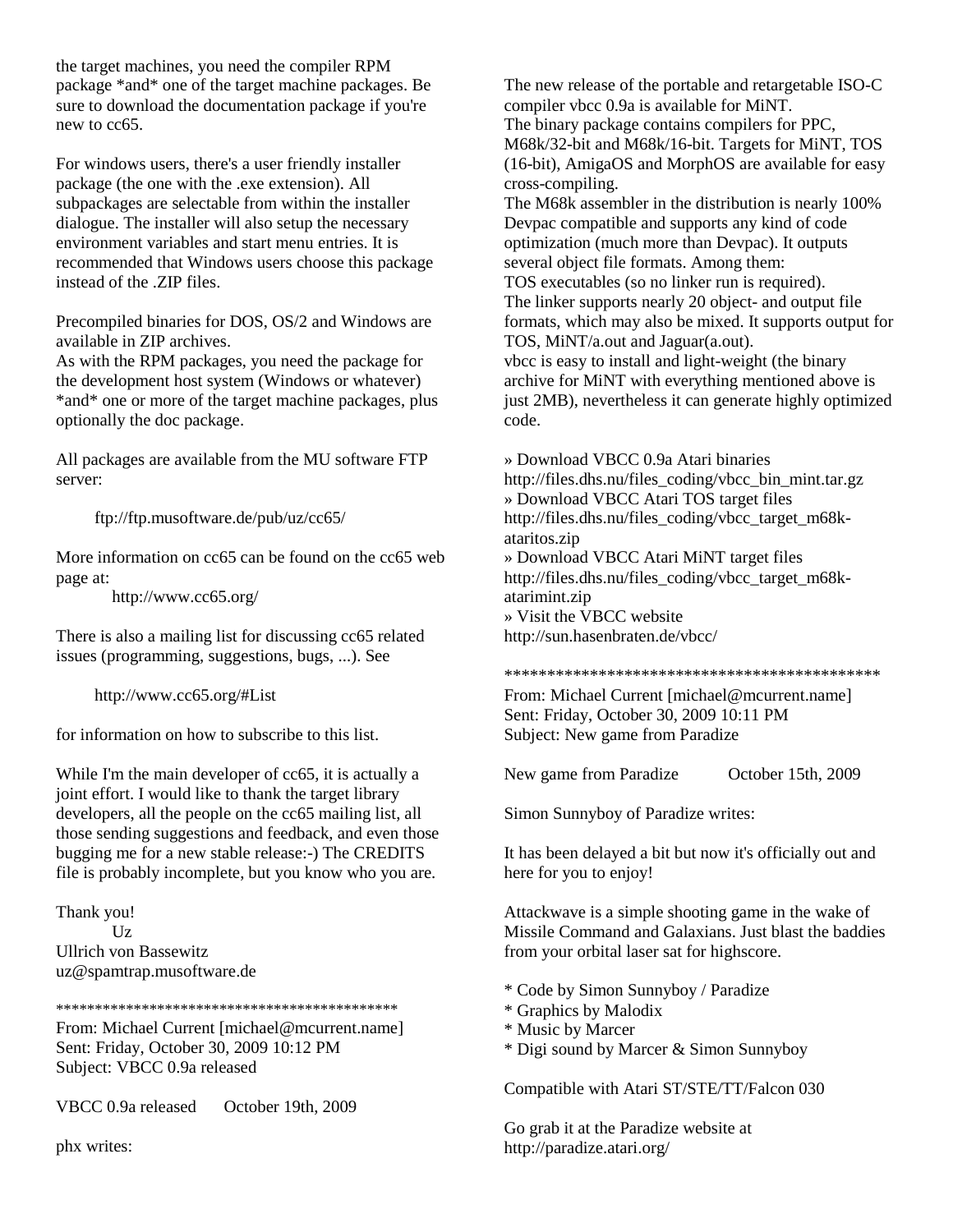#### STay cool, STay Atari /|

#### \*\*\*\*\*\*\*\*\*\*\*\*\*\*\*\*\*\*\*\*\*\*\*\*\*\*\*\*\*\*\*\*\*\*\*\*\*\*\*\*\*\*\*\*

From: Michael Current [michael@mcurrent.name] Sent: Friday, October 30, 2009 10:14 PM Subject: Altparty 2009 Atari releases

Altparty 2009 Atari releases October 25th, 2009

The compos at Altparty 2009 just ended, and there were two new Atari demos.

We released a new STe demo called 'Cernit Trandafir', again with fullscreens and stuff. You can download it and watch a video recording, check the links below.

On the more surprising front, Rave Network Overscan with Britelite in the front have finally made their first Atari release :-) It's a demo for plain STs and is available for download below here as well.

Altparty was once again a very well organised event in a big cool hall, some good concerts and seminars. We'll be back in 2010 most likely. Thanks Garbagetruck, Partycle, Setok and the rest!

» Download 'Cernit Trandafir' floppydisk 2MB version http://files.dhs.nu/demos/cern\_fdd.zip » Download 'Cernit Trandafir' harddisk 4MB version http://files.dhs.nu/demos/cern\_hdd.zip » Download 'Sodium' by RNO http://files.dhs.nu/files\_demo/sodium.zip » Visit the Altparty site http://www.altparty.org/2009/

```
********************************************
```
From: Michael Current [michael@mcurrent.name] Sent: Monday, November 09, 2009 9:13 PM Subject: The Last Word 3.1 Released

8 November 2009 The Last Word 3.1 Released

A month after the release of LW 3.0, version 3.1 is now available for download here. http://www.atari8.co.uk/lastword/lastword.htm

The changes and improvements have been so extensive that I decided to increase the minor version number rather than the revision number:

hence 3.1. Because of critical bug fixes, LW 3.0 should be abandoned in favour of the new version. As well as bug fixes, features in LW 3.1 include:

- 80 column text editing at up to twice the speed of LW 3.0
- Batch renaming of tagged files on the disk menu
- Twenty example macro files
- Extensions including a line sorter, calculator and icon menu
- A selection of printer drivers

LW 3.1 also comes with a lot of other minor tweaks and improvements which make the program work better. Get your free copy now!

atari8.co.uk

\*\*\*\*\*\*\*\*\*\*\*\*\*\*\*\*\*\*\*\*\*\*\*\*\*\*\*\*\*\*\*\*\*\*\*\*\*\*\*\*\*\*\*\*